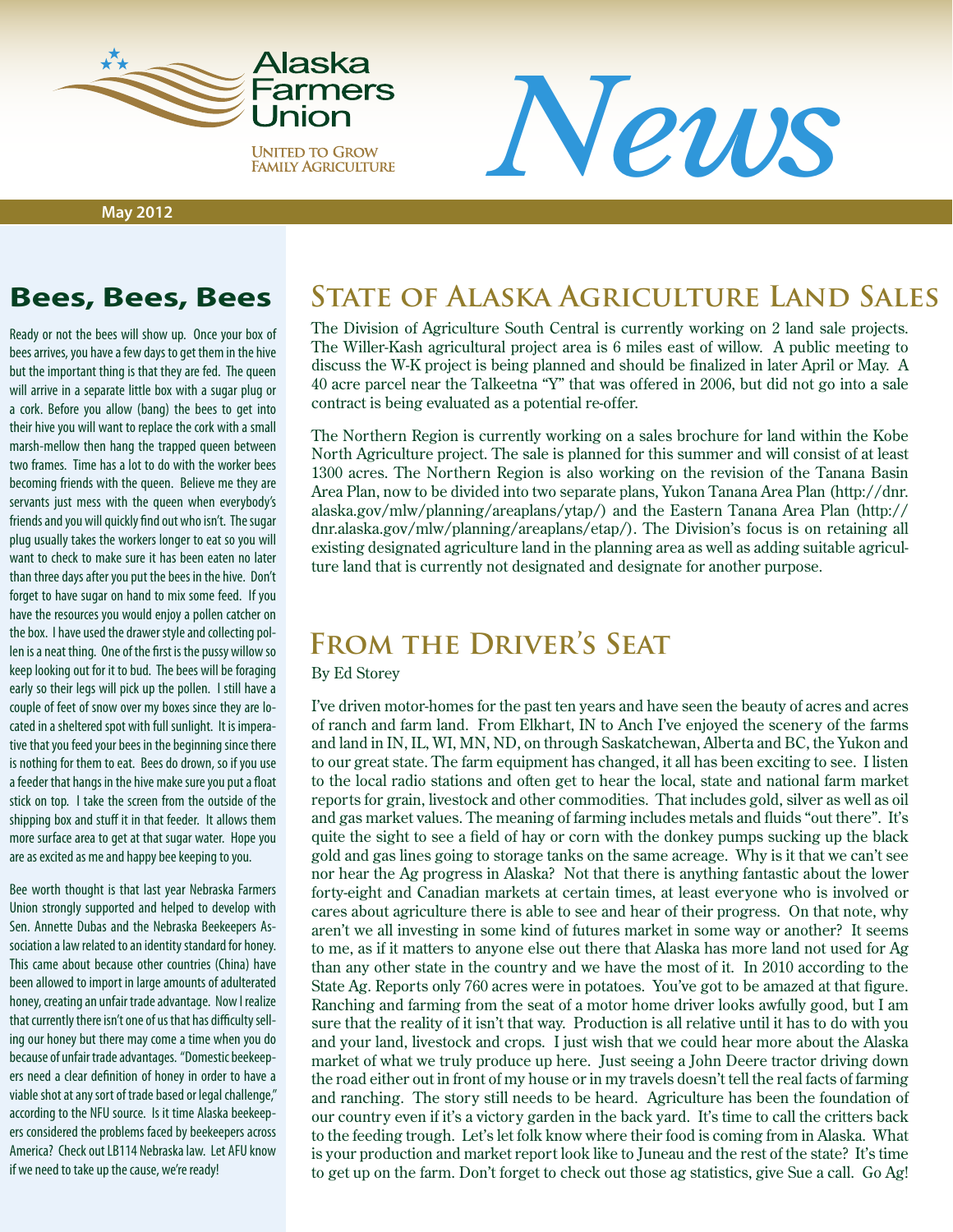# **Hey, Hey, Hey!**

Get ready, get set, the grass is coming back. Hay/ grass call it what you may but the time to be thinking about your hay crop is on the burner. First things first, isn't it about time you got a soil test? Call Wasilla Soil and Water and get that done. You will need to get a representative sample for your field and try to keep one field separate from the other. Now that you have got that done get out there and look to purchase your fertilizer. Locally in the valley we can call Pioneer Equipment and purchase a high quality fertilizer. You might be able to save a little money by going into Anchorage and purchasing direct from Alaska Mill and Feed but you still have to get it brought out to your fields. Everybody has their own method, but we try for two cuts in between the times that it rains. Our last cut usually never starts before Sept. 15, but that can vary depending upon your location. Watch your hay and when it "heads out" the protein is on the decline. A word of advice is to try and make hay for the dairy cows. I know you have heard that some people have all the luck, well if you need rain just ask me to cut hay. We are all looking forward to another great year!

### **Anchor Point Greenhouse**

Established in 1976. First Greenhouse was 28x96 for plant and tomato production. Now used as a soil factory blending Fishy Peat Potting soil and custom soils. Sold and used throughout Alaska. Two other greenhouses were added for local plant sales and hydroponic strawberries. Our unique potting soil is full of beneficial microbes made from composted fish and seaweed blended with peat,lime, wetting agent. Made from all Alaskan resources in Alaska by Alaskans. Give Al a call and don't forget to stop in for ideas with your hoop houses!

## **FROM THE PRESIDENT**

As I write this, the Iditarod is winding down. I just got back from a whirlwind trip to the Commodity Classic in Nashville and then to our National Convention in Omaha. If you raise some of the major crops like corn, soybeans, wheat, or sorghum, then you might have been in attendance. There were some 5,000 or so at that show. Do you remember the Tornados in Tennessee or those states? At one time the hotel sounded a warning and we all congregated in the basement next to a very tall block wall. Each crop had its respective get together and boy what a great time. I got to see a couple of comedians, country western singers, besides a large trade show. There was a combine completely decked out in camo, my guess is that they were going to use it for a deer stand. I met a family out of New England that raise s 250 acres of vegetables. Next year the CC is in Florida! Guess where I am thinking of going? I stayed two days I then headed for Omaha. I flew in on Saturday and waltzed into a board meeting. My daughter Lydia flew in a couple hours behind me. Come to think of it, when it was over I flew out and she flew out a couple of hours behind me. Lydia had a grand time, learned lots and became involved with Farmers Union on the national level. Of course, the National Convention is always a time to renew friendships, but the major emphasis is on setting the organizations priorities, policy, and other agenda items. NFU has been the force behind positive change. Just check out the National website regarding a plan NFU proposes known as the Market-Driven Inventory System (MDIS). We firmly believe we can lower the cost of farm programs while protecting the producers. A big issue is the coming farm bill. I noticed an article the other day that said the NFB is on the same train. Across the board producers are well aware of budget cuts



and the impact on American agriculture. hose in attendance got to listen to Secretary of Agriculture Tom Vilsack as well as many other guest speakers. One that I enjoyed was by a gentleman farmer from upstate New York – an up an coming dairy farmer at that. He and his wife are new to America and he shared with us some of the things happening in Germany. The country has a policy in place that requires the electrical utility to purchase power from the farmer whether it is created by wind or methane. The policy is such that the producer will be able to recoup his expenses within five years. Why can't we have the same policy? I have always said leadership starts within but sometimes our leadership can be leaders. Isn't it time for that to happen?

Last but not least, FFA news. It sounds good in the legislature. Rep. Stoltz got the proposal moving forward and it looks like, at this time, that the funding will be through the University budget. My guess is that means through extension and what a great place to be! Don't forget to call and let the Rep. know we are proud of his efforts. All for now, so keep things in check. *--Bob*

### **Hog prices to improve this Spring**

Recent declines in the hog market will soon abate, according to market experts. "Seasonally, hog prices should rise between now and the end of May and traders are looking for any sign that the increase in prices is finally beginning," according to Rich Pottorff, Doane analyst. "If we get the seasonal increase in cash hog prices that people expect, the summer and fall hog contracts should continue to strengthen." With U.S. consumers buying less hamburger due to the lean finely textured beef "pink slime" controversy, and broiler production declining, Pottorff expects to see domestic demand for pork improve. American pork exports to China continues strong with their

herd problems and food inflation. If demand factors remain favorable, the analyst expects the October contract could get back to the \$90 target level that was just missed by a few cents back at the beginning of March. Over the past month, Western Corn Belt hog prices dropped to \$82 per hundredweight. U.S. pork consumption may depend to some extent on maintaining a price advantage over beef. University of Missouri agricultural economist Ron Plain expects domestic pork prices to increase but only slightly over the coming months. "USDA's latest estimate is that the 2012 domestic per capita pork supply will be 46.1 pounds, up 0.9% percent from last year," said Plain. How does all this

affect the producer? According to the Sterling Trackers, for the farrow-to-finish producers, the profit margins for the week ending April 13th came in at \$10.85 per head on average. That's it, only about \$10 profit per head (not per hundredweight) for producing the entire hog. Does the average consumer realize how little profit is left for producing an entire hog from farrow-to-finish? Alaska Farmers Union continues its goal to help educate the food consumer who may not realize how little the producer receives from doing all the work to produce what we eat for breakfast, lunch, and dinner.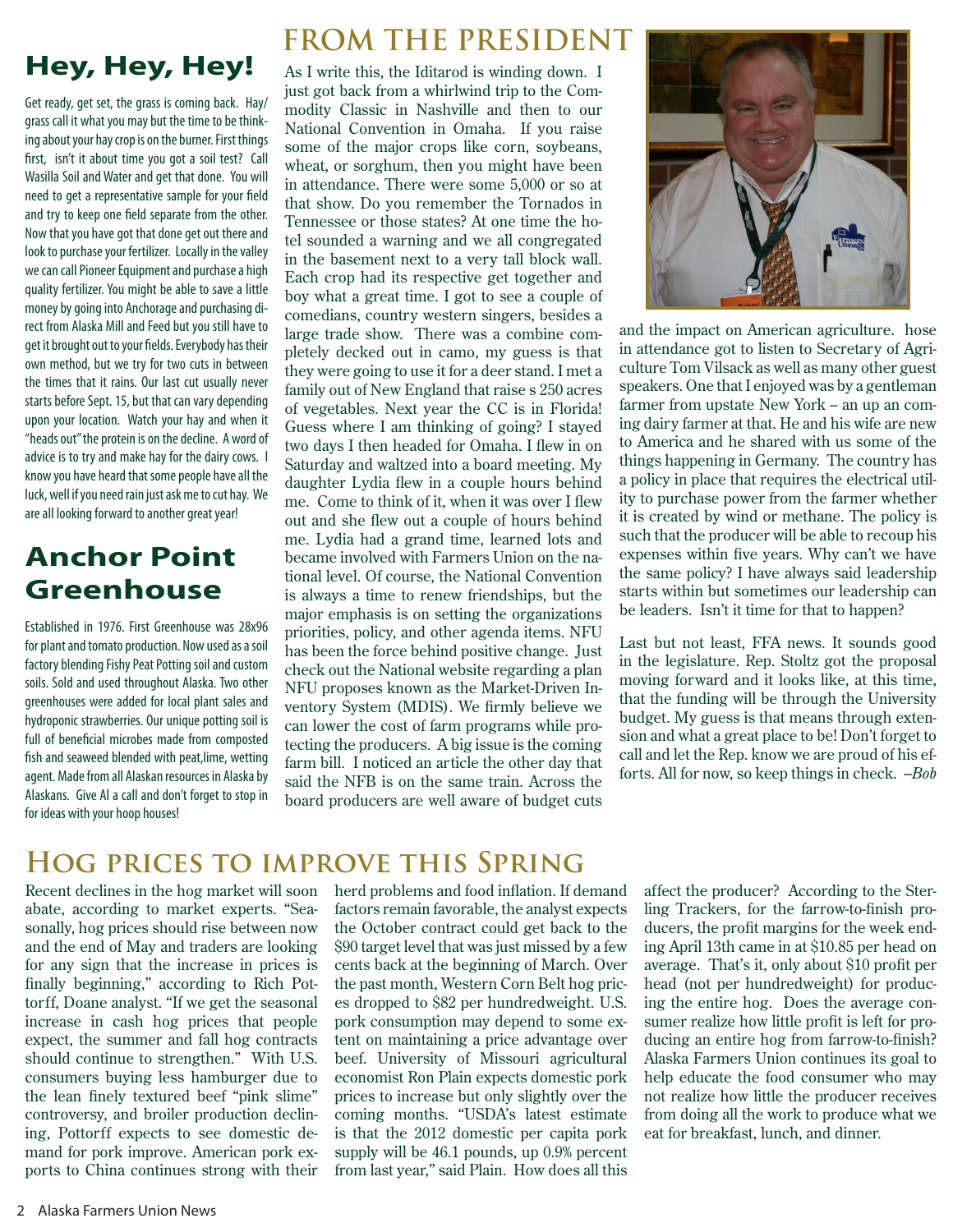

#### **Farm Bill**

In Washington, and throughout the country, two words are on the minds of many – farm bill. National Farmers Union has been proactive in working with Congress to ensure the voices of our members are heard. The U.S. Senate and House of Representatives Agriculture Committees have been holding hearings to gain insight on this critical piece of legislation. Recently, NFU President Roger Johnson testified, as did Kansas Farmers Union member Tom Giessel.

We have been highlighting the Market-Driven Inventory System (MDIS) as a solution that will cut government spending, while also benefiting many different audiences. In our meetings with ag committee members, we have been emphasizing that MDIS is the only approach that deals with long-term price collapse and extreme price volatility.

We recently held a legislative fly-in, where approximately 75 Farmers Union members walked the halls of Congress with our farm bill priorities, and the message that a farm bill must be passed in 2012. Our members talked about MDIS, the need for a strong investment in crop insurance and permanent disaster program.

Renewable energy is another priority for the farm bill. The 2002 Farm Bill was the first to include an energy title dedicated to supporting programs like the Rural Energy for America Program (REAP), Biorefinery Assistance Program (BAP), Biomass Crop Assistance Program (BCAP), and Biobased Markets Program (BioPreferred), which help farmers and ranchers produce clean, renewable energy on their farms. The 2008 bill built upon these programs' successes, but did not provide for funding beyond the end of the 2012 fiscal year. Key energy title programs are creating a significant amount of jobs in rural America. Farmers Union advocates a Farm Bill in 2012 that includes robust, mandatory funding for REAP, BCAP, BAP and BioPreferred.

A livestock title is also a vital element in the farm bill. The 2008 Farm Bill included language that established and continued important research, animal health, marketing, and disaster programs related to livestock production. After a decades-long battle by farmers and consumers, the livestock title in the 2008 Farm Bill finally mandated Country-of-Origin Labeling (COOL) for meat, poultry, fish, perishable agricultural commodities, and assorted other food products. We urge congress to pass a farm bill that keeps COOL and protects family livestock producers.

Thanks to everyone who came to Washington for the fly-in! Your voices are important.

#### **A New Logo**

In March, NFU revealed a new logo. This new logo will unite Farmers Union states, and take us into the future as we increase

our efforts to expand our membership. The three stars represent the three core components of the NFU: Education, Cooperation and Legislation. The stars—aligned in a tri-

angular formation—are a nod to the past shape from earlier brand identities. The color blue represents the sky. The Arial typeface has been redrawn so it is not as vertical as the standard font. Redrawing the typeface further enhances the left to right motion established in the wave graphic. A rich, dark green color represents earth and growth. The waves represent both field and water. In addition, the wave action also represents movement (not stagnant), which signifies an organization that is progressive and forward thinking. The gold color was chosen as a neutral color, as not to define either field or water. The color also evokes attributes such as posterity and wisdom. Gold is also appropriate for a national organization positioned and defined as a leadership group. We received many positive comments about our new look.

National Farmers Union concluded the 110th Anniversary convention in Omaha, Neb., the first week of March. More than 550 members from across the country joined us to hear from U.S. Secretary of Agriculture Tom Vilsack and other speakers, attend breakout sessions, take agricultural tours and adopt our policy for 2012. Mark your calendar for NFU's 111th Anniversary Convention on March 2-5, 2013, in Springfield, Mass. Check www. nfu.org/convention for updates.

#### **WFO**

The World Farmers Organization (WFO) is continuing to make progress in its formation. Staff have been hired for the office in Rome. NFU Vice President of International Affairs and WFO President Robert Carlson has been actively involved in meetings to ensure the organization continues to move forward in representing U.S. farmers at the international table. This sum-



a general assembly  $m$  e e t i n g in Rome.

mer, WFO

UNITED TO GROW FAMILY AGRICULTURE This gath-

ering will

be an opportunity for WFO members to discuss key issues in agriculture. It will be the first major conference since the group's formation. In addition to Carlson, NFU President Roger Johnson, NFU General Counsel Dave Velde, North Dakota Farmers Union President Woody Barth, Montana Farmers Union President Alan Merrill, Minnesota Farmers Union President Doug Peterson, and South Dakota Farmers Union President Doug Sombke will attend.

#### **Beginning Farmers**

NFU is pleased to announce the 10 participants selected for NFU's next Beginning Farmer Institute. Applicants who will participate in the institute are Eric Kornacki of Colorado, Nicole Mroz of Florida, Natalie Cash of Hawaii, Thomas Burkhead of *... continued on page 6*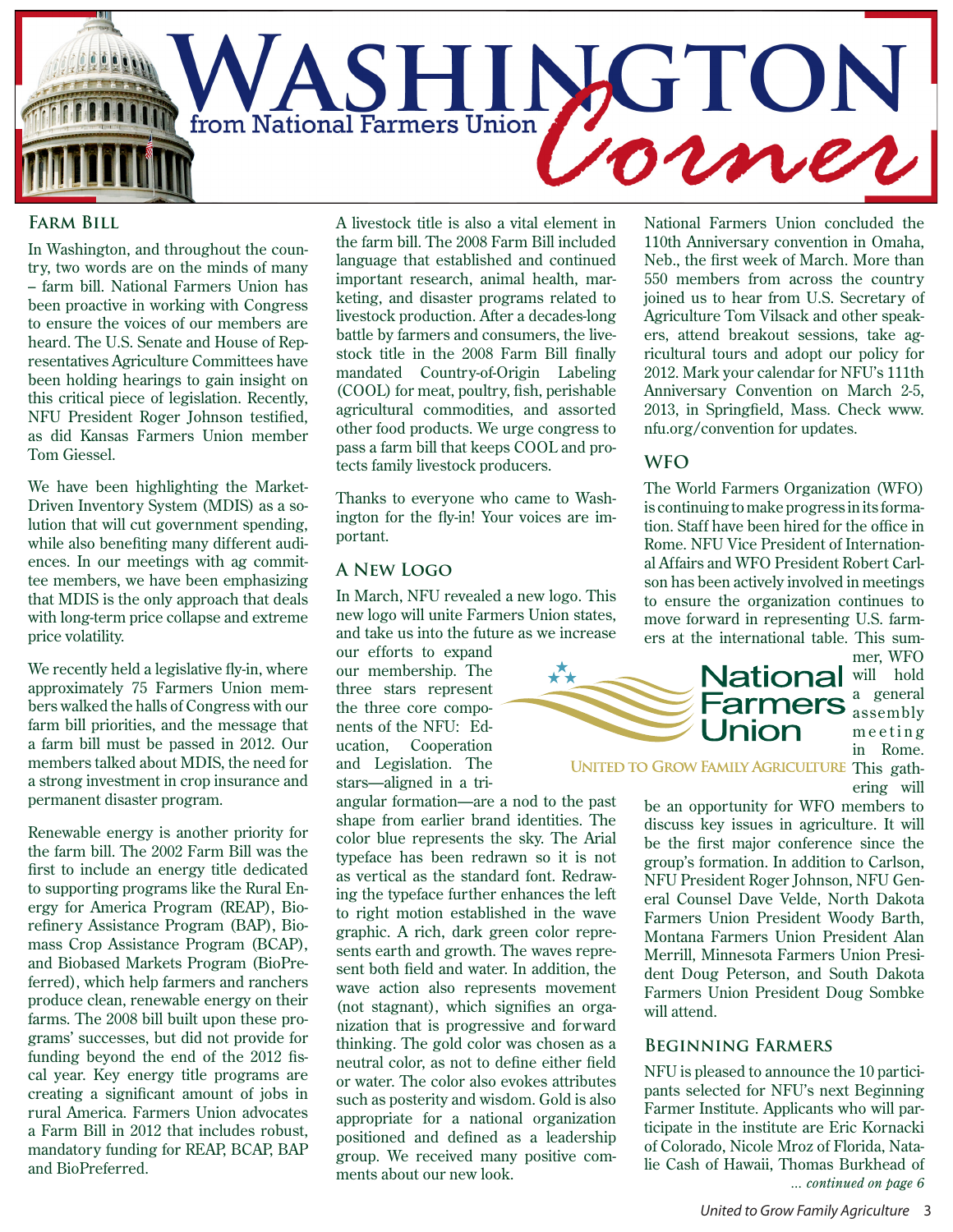## **Management of High Tunnel Structures**

by Mike Presley, AKGreenhouses.com

The bad news is over 20 high tunnel structures have collapsed here in Alaska because of snow overloading in the last two winters (only one of ours, thankfully). The good news is that most if not all of these failures could have been avoided if the structures had been assembled and/ or managed according to the recommendations from the manufacturers and, in those cases of NRCS cost sharing, the NRCS program guidelines. It begins with selecting the appropriate sized structure. Many of the shelters obtained with funding help from NRCS are 30' X 72'; a size that maximizes the available grant funds in a single shelter, and if that size fits your production requirements, then you should have it. However, these structures usually will have a peak of 15 or more feet. Structures of this height require considerably more effort and equipment to safely assemble and properly maintain than multiple shelters of more manageable dimensions. A farmer will be much more likely to remove and store the poly cover as recommended from a structure that is only 10 feet at the peak (a 20' X whatever). That is the safest and best way to safeguard your shelters. They can be re-covered early in the spring to maximize season extension. If covers are left on over winter, snow buildup must be prevented to insure survivability. Yes, it will cost some more to build multiple shelters. But, there are also production and crop management advantages to having separately manageable climates for the varied crops that many of our market gardeners need to meet customer demand. I'm sure a number of you will have stories of structures that survived all that our Alaskan climates (yes, plural) could serve up. But ask those who have lost structures how they felt when they first discovered the failure. That is not something you want to have to experience and it can be easily avoided with forethought and minimal preventative effort.

### **The 2012 Farm Bill: Alaskans Need a Strong Food Assistance Safety Net**



As Congress works to reau-FOOD BANK thorize the 2012 Farm Bill,

*By Food Bank of Alaska*

The Food Bank of Alaska urges legislators to safeguard and strengthen critical anti-hunger programs.

• 77,000 Alaskans receive food assistance each year through the Food Bank of Alaska's network of more than 300 anti-hunger agencies.

• Food Bank of Alaska's network is reporting up to 30 percent increases in the number of clients they serve.

• Food Bank of Alaska could not provide current levels of food assistance without significant support from TEFAP, nor could we effectively address the increased demand if the current funding levels and structure of SNAP and other federal nutrition programs were eroded.

With the need for food assistance at historic levels, the Farm Bill must protect and strengthen the nutrition safety net. Food Bank of Alaska urges Congress to invest in and protect programs like TEFAP, SNAP, and CSFP.

#### THE EMERGENCY FOOD ASSISTANCE PROGRAM (TEFAP):

TEFAP is a means-tested federal program that provides food commodities at no cost to Americans in need of short-term hunger relief through organizations like food banks, pantries, soup kitchens, and emergency shelters.

• TEFAP commodities account for approximately 15 percent of the food moving through FBA's networks.

• TEFAP is the primary source of food for rural Alaskan food pantries.

#### *Farm Bill Priorities for TEFAP:*

• Tie TEFAP funding to the unemployment rate to make funding more responsive to changes in need

• Allow the secretary of agriculture to purchase bonus commodities in times of high need for emergency relief

• Reauthorize funding for TEFAP Storage and Distribution Funds at \$100 million per year

• Reauthorize funding for TEFAP Infrastructure Grants at \$15 million per year

#### SUPPLEMENTAL NUTRITION ASSISTANCE PROGRAM (SNAP):

SNAP provides more than 90,000 Alaskans with monthly benefits. Eligibility is based on household income and assets and is subject to work and citizenship requirements.

• SNAP participation in Alaska has seen an increase of 53 percent in the last five years

• The SNAP accuracy rate nationally is 96.19 percent, an all-time high. In Alaska, the rate is 97.85 percent

• For every \$1 of SNAP benefits spent, local communities receive \$1.73 to \$1.79 in increased economic activity

• SNAP serves only those whose household incomes are below 130 percent of the federal poverty guideline

*Farm Bill Priorities for SNAP:*

• Opposing proposals to cap or reduce funding or benefits, or otherwise impede access or benefit adequacy.

• Restore the cut to the SNAP ARRA benefit boost used to pay for the 2010 child nutrition bill.

• Encourage better nutrition by maintaining nutrition education, incentivizing the purchase of healthy foods, and ensuring that retailer standards balance adequate access to stores with healthy foods and moderate prices.

• Upgrade resources and technology for trafficking prevention.

COMMODITY SUPPLEMENTAL FOOD PROGRAM (CSFP):

CSFP leverages government buying power to provide food packages to approximately 2,500 low-income Alaskans.

• CSFP helps to combat the poor health conditions often found in seniors who are experiencing food insecurity by adding nutrients such as protein, iron, and zinc to the diets of participants.

#### *Farm Bill Priorities for CSFP:*

• Transition CSFP to a seniors-only program while grandfathering in current participants.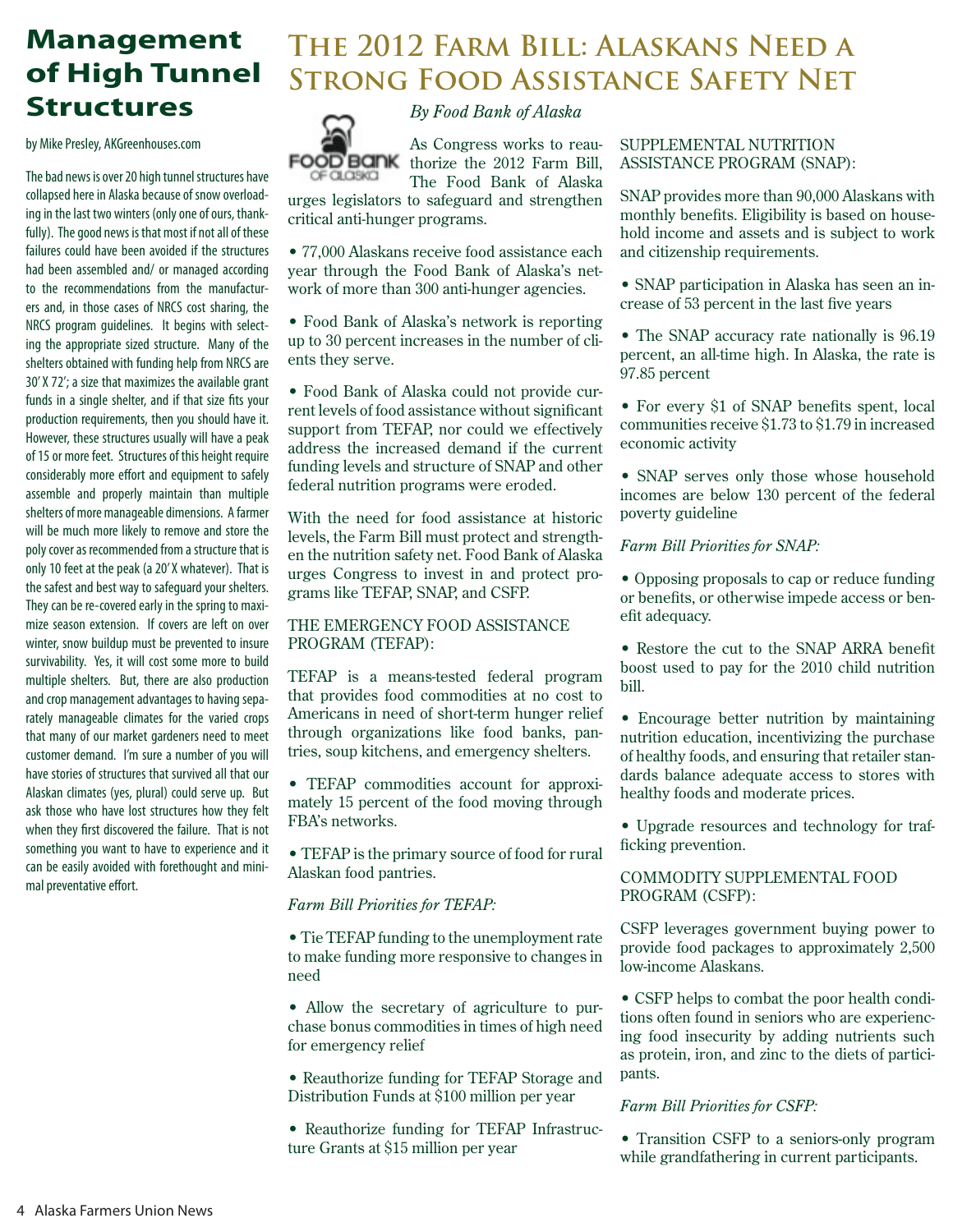

### **ALASKA COOPERATIVE EXTENSION 4-H INTERNATIONAL EXCHANGE PROGRAM**

Summer ● Discover ● Learn ● Host Students ● Friends ● Exchange





Greetings!

We are looking for Host Families for the **2012 LABO Japan-Alaska** youth exchange for the Summer of 2012. We hope you might consider opening your heart and home to a Japanese youth and your family to furthering global understanding and friendship here in Alaska. Each family must have a child ages 10-16 who is willing to be the host brother or sister for the Japanese youth. The family will be matched with a delegate of the same gender and similar age and interests. **Please apply as soon as possible so that you can begin corresponding with your Japanese delegate brother or sister!**

Japanese youth delegates will be in the Anchorage/Kenai/Mat-Su area July 21 - August 19, 2012. If your child's school begins during that time, we can help you make arrangements for your Japanese delegate to visit school.

Delegates stay with one family for the entire 4-week exchange:

- --The Delegate can share a room with their host. *(some families think their home is too small)*
- --The Delegate can travel within Alaska with their host families. *(some families think they can't host because of in-state vacation plans)*
- --Their parents will pay so that they can attend camp with their host. *(some families think they can't host because their child is going away to camp)*

This 4-H Japanese Youth Exchange program is now in its 41<sup>st</sup> year http://www.states4hexchange.org/ If you would like to obtain an application form for yourself or for a friend for the 2012 program, contact your local 4-H office or:

*Tony Nakazawa or Marianne Kerr c/o 4-H LABO Japan-Alaska Youth Exchange Program Cooperative Extension Service – Anchorage 1675 C Street #100 Anchorage, AK 99501*

 *Email: atnakazawa@alaska.edu or mlkerr@alaska.edu Phone: 907-786-6300 or 907-460-0825 Fax: 907-726-1948*